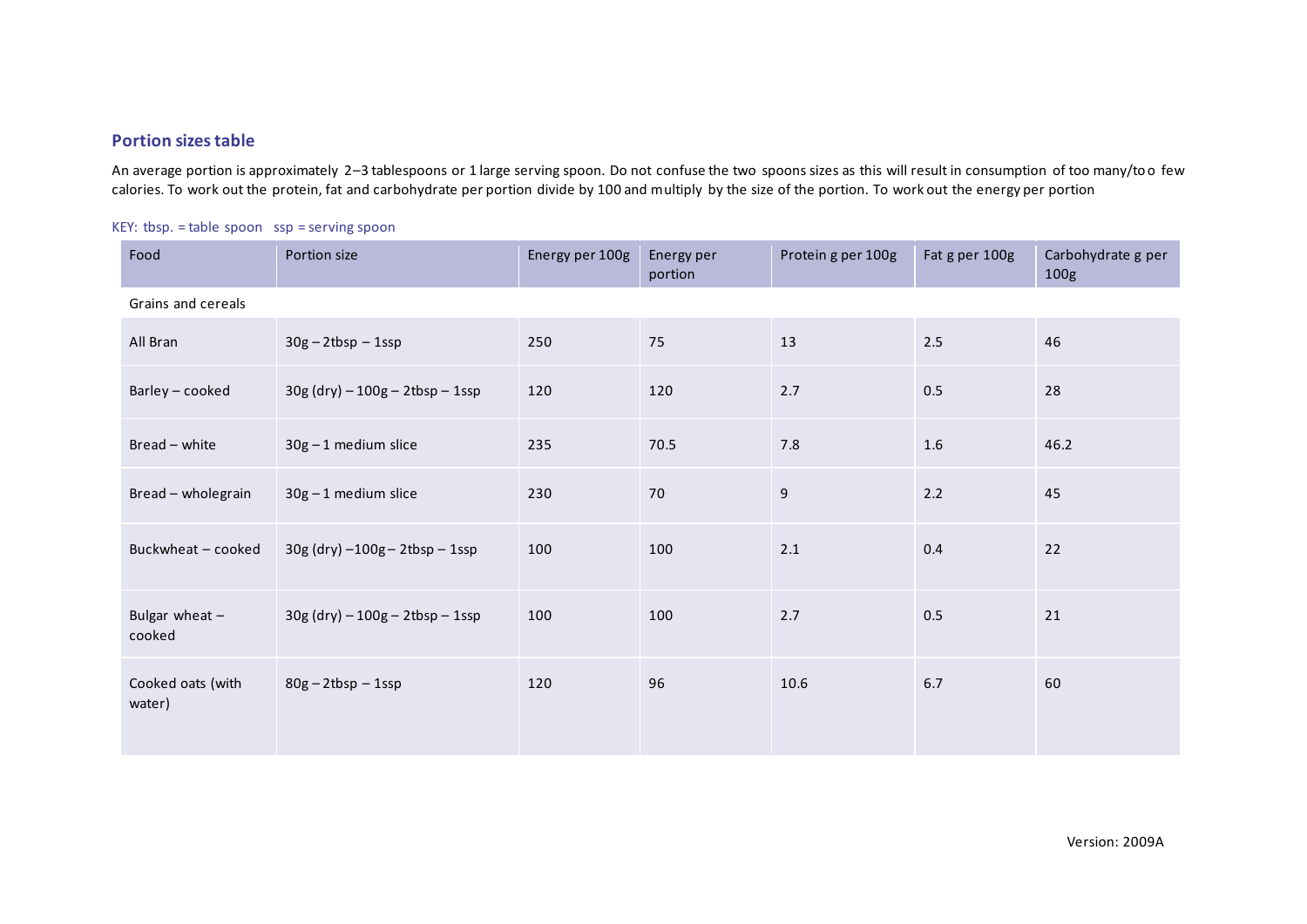| Food                         | Portion size                           | Energy per 100g | Energy per<br>portion | Protein g per 100g | Fat g per 100g | Carbohydrate g per<br>100 <sub>g</sub> |
|------------------------------|----------------------------------------|-----------------|-----------------------|--------------------|----------------|----------------------------------------|
| Corn cob                     | $40g$ (dry) $-100g - 1sg$              | 75              | 75                    | 3.0                | $1.5$          | 15                                     |
| Cornflakes                   | $30g - 2tbsp - 1ssp$                   | 350             | 105                   | 8                  | 0.5            | 82                                     |
| Couscous - cooked            | $30g$ (dry) $-100g - 3tbsp - 1ssp$     | 122             | 122                   | 5                  | $1.0\,$        | 45                                     |
| Croissant                    | $60g - 1$ small or $\frac{1}{2}$ large | 230             | 138                   | 4.3                | 12.2           | 27.3                                   |
| Muesli                       | $40g - 2tbsp - 1ssp$                   | 370             | 148                   | 13                 | 7.5            | 66                                     |
| Oat cakes                    | $20g - 2$ biscuits                     | 450             | 90                    | $10.1\,$           | 18             | 60                                     |
| Pasta - cooked               | $30g$ (dry) $-100g - 1$ ssp            | 137             | 137                   | 13.2               | $\overline{2}$ | 77                                     |
| Pitta bread                  | $30g - ½$ large                        | 193             | 58                    | 5.1                | $1.0\,$        | 41.1                                   |
| Potato - baked, with<br>skin | 100g - female fist                     | 85              | 85                    | $\overline{2}$     | $\pmb{0}$      | 20                                     |
| Potato - new, boiled         | $100g - 2$ small                       | 82              | 82                    | 1.4                | 0.1            | 19.7                                   |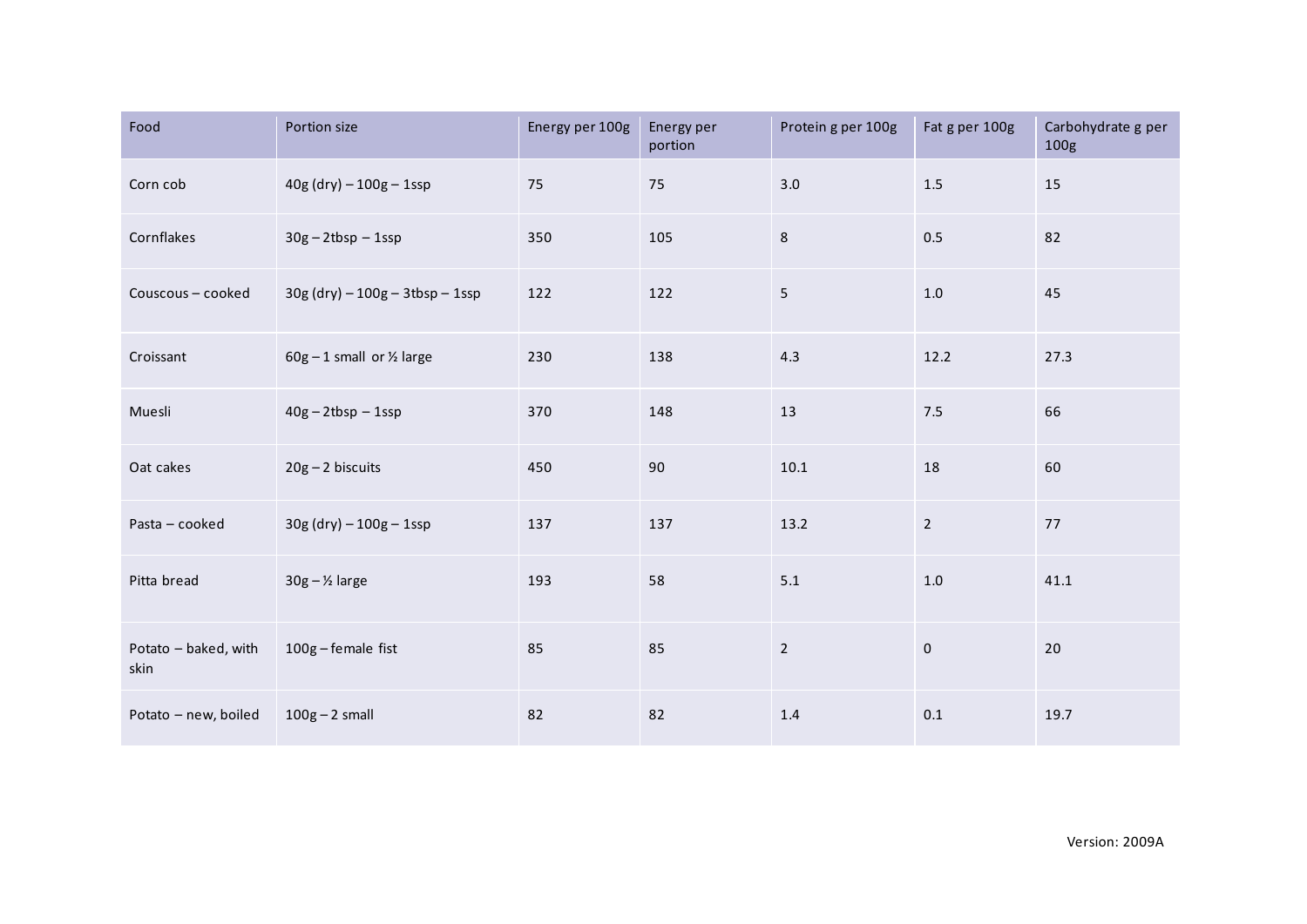| Food                | Portion size                      | Energy per 100g | Energy per<br>portion | Protein g per 100g | Fat g per 100g      | Carbohydrate g per<br>100g |
|---------------------|-----------------------------------|-----------------|-----------------------|--------------------|---------------------|----------------------------|
| Rice-brown          | $30g$ raw $-100g$ cooked $-1$ ssp | 131             | 131                   | 3.4                | $1.4\,$             | 40.7                       |
| $Rice - white$      | 30g raw 100g cooked - 1ssp        | 119             | 119                   | $2.6$              | $0.1\,$             | 28                         |
| Rice cakes          | $20g - 2$ cakes                   | 260             | 52                    | $1.8\,$            | $1.0\,$             | 15.6                       |
| Shredded wheat      | $45g - 2$ biscuits                | 370             | 166                   | 10.5               | $\mathbf{3}$        | 68                         |
| Quinoa - cooked     | $30g (dry) - 100g - 2tbsp - 1ssp$ | 87              | 87                    | 3.9                | 1.4                 | 15.6                       |
| Fruit               |                                   |                 |                       |                    |                     |                            |
| Apricot-dried       | $30g$ - approx. 4                 | 180             | 54                    | $\overline{4}$     | $\mathsf{O}\xspace$ | 43                         |
| Banana              | 1 medium                          | 80              | 100                   | $\mathbf{1}$       | 0.3                 | 20                         |
| <b>Blackberries</b> | 80g - small handful               | 30              | 24                    | $1.5\,$            | $\mathsf{O}\xspace$ | $\boldsymbol{6}$           |
| Cherries            | 80g - small handful               | 40              | 32                    | 0.5                | $\mathbf 0$         | 10                         |
| Currants            | $30g - 1tbsp$                     | 240             | 72                    | $\overline{2}$     | $\mathsf{O}\xspace$ | 63                         |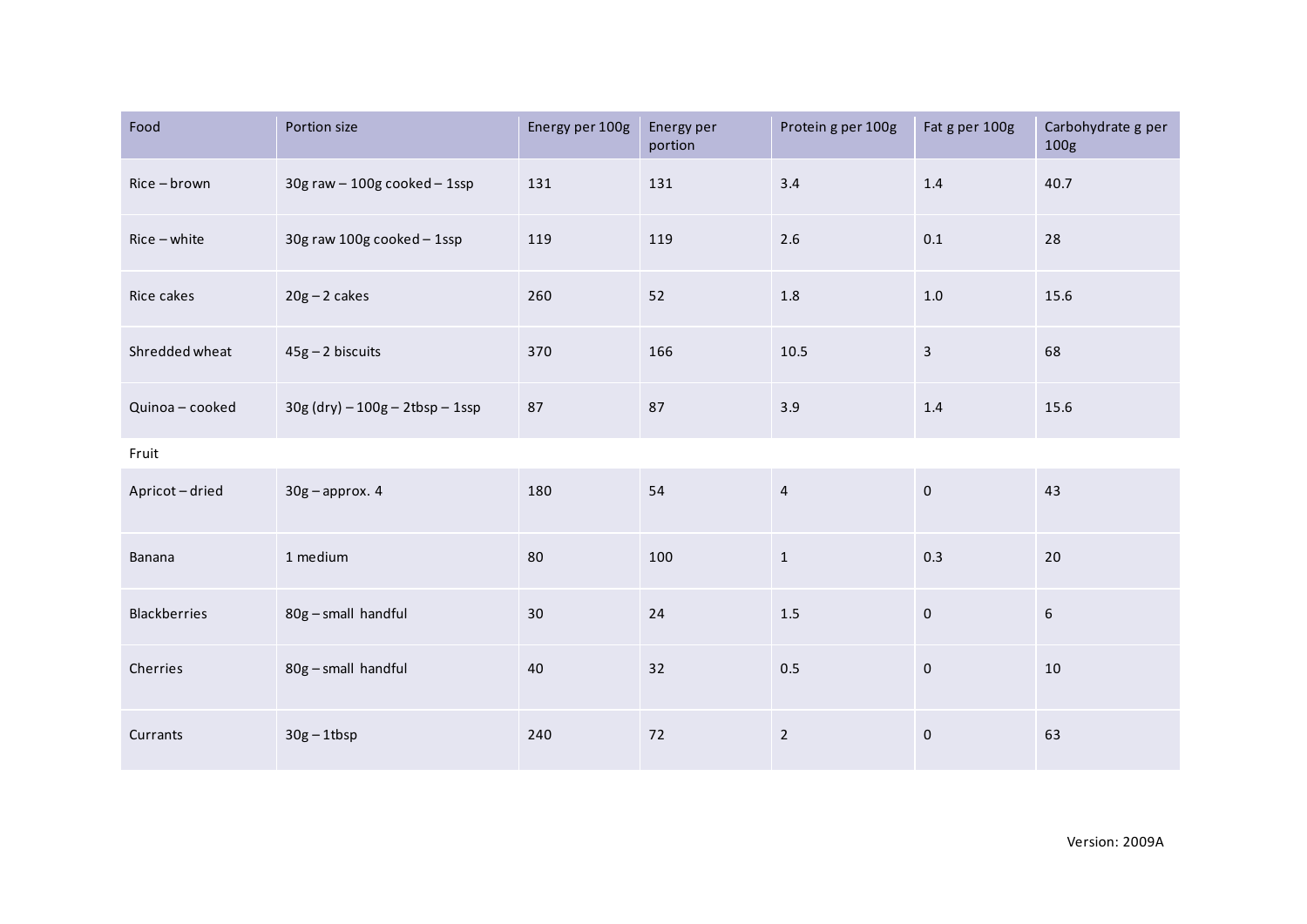| Food         | Portion size        | Energy per 100g | Energy per<br>portion | Protein g per 100g | Fat g per 100g      | Carbohydrate g per<br>100g |
|--------------|---------------------|-----------------|-----------------------|--------------------|---------------------|----------------------------|
| Dates        | $30g$ - approx. 4   | 210             | 63                    | $\overline{2}$     | $\pmb{0}$           | 55                         |
| Grapes       | 80g - small handful | 60              | 48                    | $0.6\,$            | $\mathsf{O}\xspace$ | 15                         |
| Gooseberries | 80g - small handful | 16              | $13\,$                | $\mathbf{1}$       | $\mathsf{O}\xspace$ | $\overline{3}$             |
| Grapefruit   | $\frac{1}{2}$ large | 20              | 20                    | 0.5                | $\mathbf 0$         | $5\overline{)}$            |
| Mango        | $80g - 1$ medium    | 60              | 48                    | 0.5                | $\mathsf{O}\xspace$ | 15                         |
| Melon        | $100g - 1$ slice    | 22              | $22$                  | 0.5                | $\mathbf 0$         | $\overline{\mathbf{5}}$    |
| Nectarine    | 1 medium            | 50              | 40                    | $\mathbf 1$        | $\mathbf 0$         | $11\,$                     |
| Orange       | 1 medium            | 40              | 40                    | $\mathbf 1$        | $\mathsf{O}\xspace$ | $\boldsymbol{9}$           |
| Peach        | 1 medium            | 34              | $34\,$                | 0.5                | $\mathsf{O}\xspace$ | $\,8\,$                    |
| Pear         | 1 medium            | 30              | 45                    | 0.2                | $\pmb{0}$           | $\,8\,$                    |
| Pineapple    | 80g - small bowl    | 50              | 40                    | 0.5                | $\pmb{0}$           | 12                         |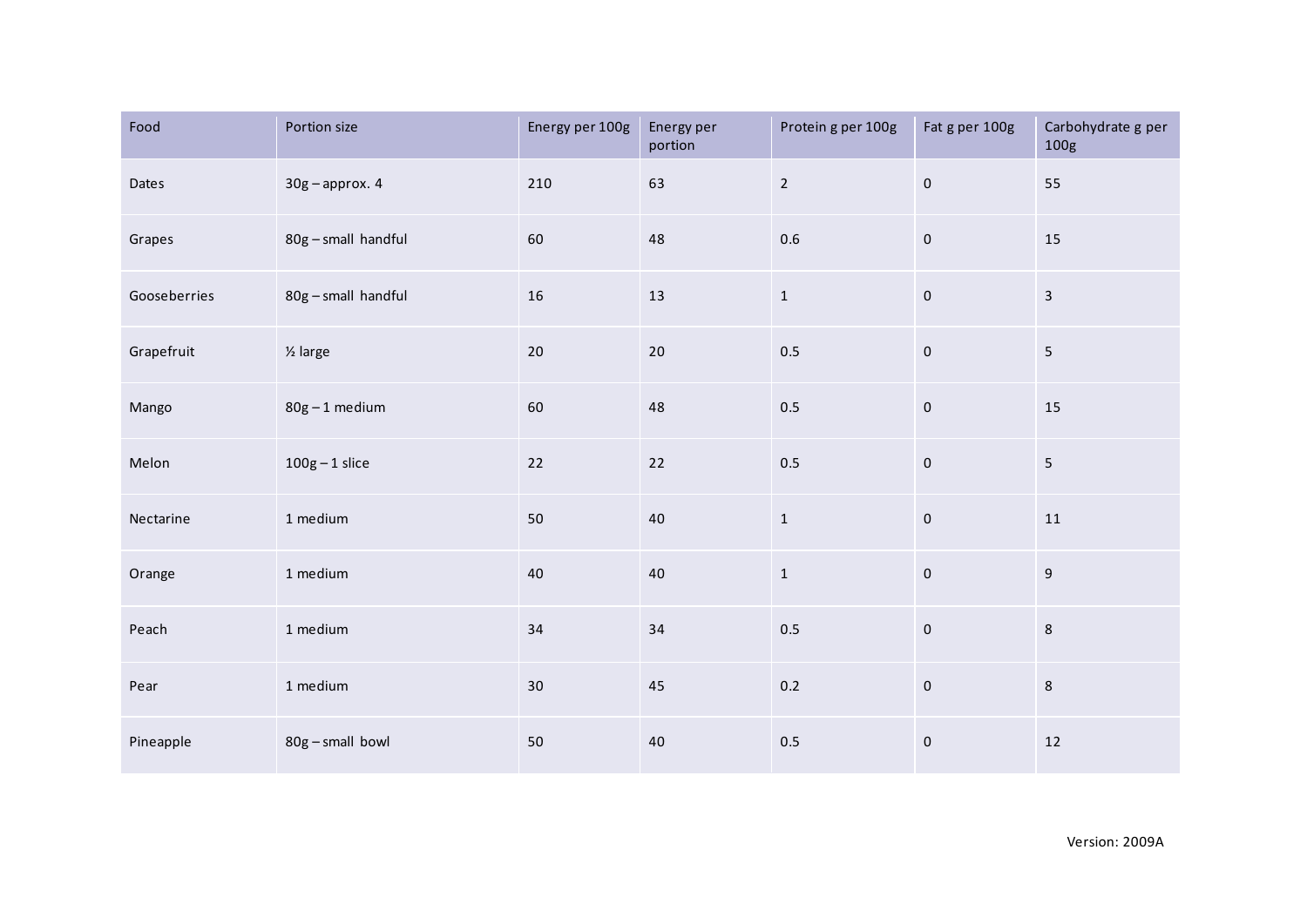| Food               | Portion size                  | Energy per 100g | Energy per<br>portion | Protein g per 100g      | Fat g per 100g | Carbohydrate g per<br>100g |  |  |
|--------------------|-------------------------------|-----------------|-----------------------|-------------------------|----------------|----------------------------|--|--|
| Plum               | 1 medium                      | 40              | $20\,$                | 0.5                     | $\mathbf 0$    | $10\,$                     |  |  |
| Strawberries       | 80g - small bowl              | 25              | $20\,$                | 0.5                     | $\pmb{0}$      | $\sqrt{6}$                 |  |  |
| Tangerine          | 2 small or 1 medium           | 36              | 25                    | $\mathbf{1}$            | $\pmb{0}$      | $\,8\,$                    |  |  |
| Vegetables         |                               |                 |                       |                         |                |                            |  |  |
| Artichoke          | $80g - 2$ hearts              | 15              | 12                    | $\mathbf{1}$            | $\pmb{0}$      | $\overline{\mathbf{3}}$    |  |  |
| Asparagus          | 5 stalks                      | $8.8\,$         | 11                    | $1.7\,$                 | $\pmb{0}$      | 0.5                        |  |  |
| Aubergine          | $80g - Y_2$                   | 15              | 12                    | 0.7                     | $\mathbf 0$    | $\overline{3}$             |  |  |
| Avocado            | $80g - \frac{1}{2}$           | 220             | 176                   | $\overline{4}$          | 20             | $\overline{2}$             |  |  |
| Beet               | $100g - 2 tbsp - 1ssp$        | 45              | 45                    | $1.8\,$                 | $\pmb{0}$      | $10\,$                     |  |  |
| Beans - runner     | $80g - 2 tbsp - 1ssp$         | 20              | 16                    | $\overline{2}$          | 0.2            | $\mathbf{3}$               |  |  |
| <b>Broad beans</b> | $120g - 2 tbsp - 1ssp$        | 50              | 60                    | $\overline{4}$          | $0.6\,$        | $\overline{7}$             |  |  |
| Broccoli           | 100g - 2 large florets - 1ssp | 20              | $20\,$                | $\overline{\mathbf{3}}$ | $\pmb{0}$      | 1.6                        |  |  |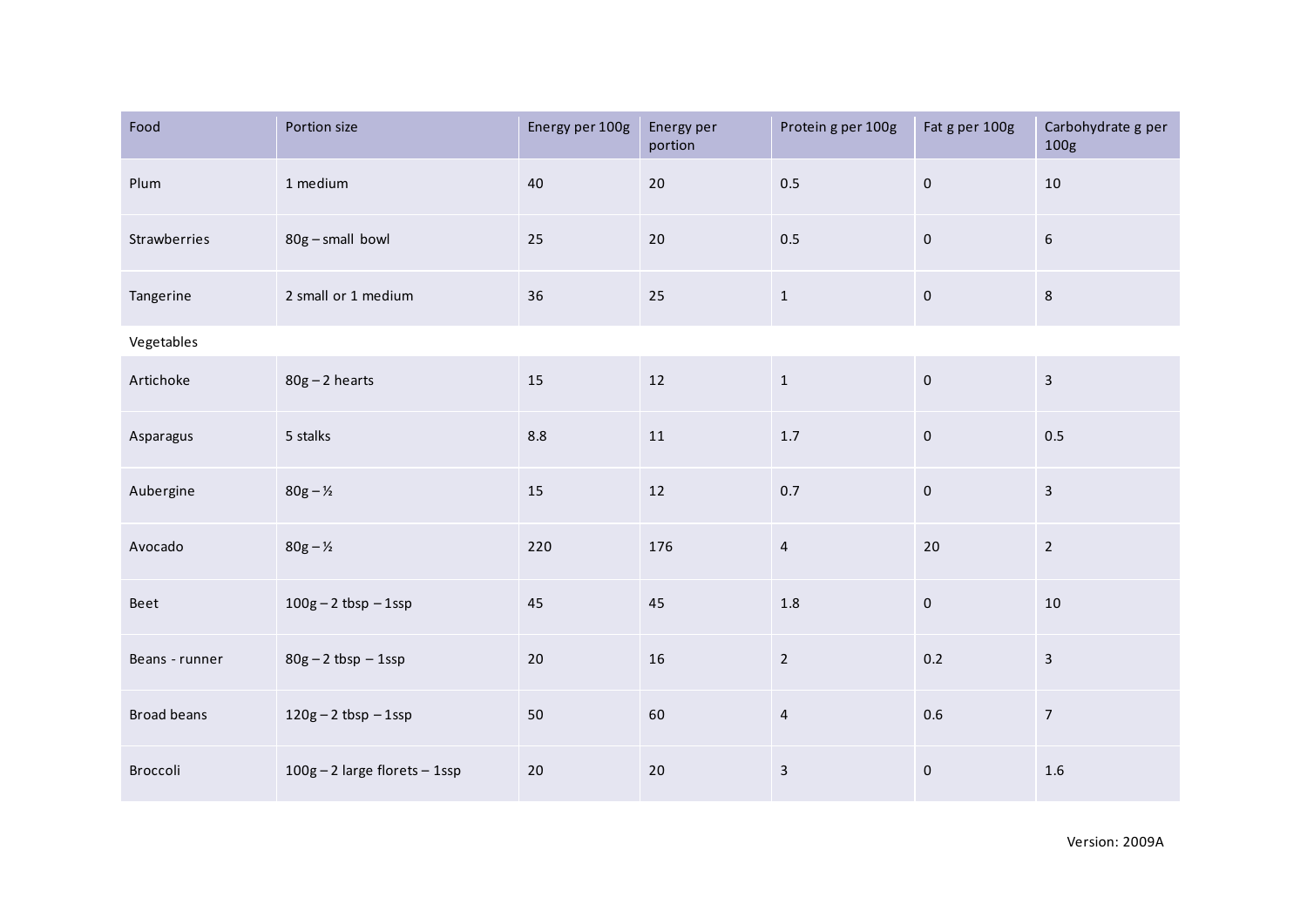| Food             | Portion size          | Energy per 100g | Energy per<br>portion | Protein g per 100g | Fat g per 100g      | Carbohydrate g per<br>100g |
|------------------|-----------------------|-----------------|-----------------------|--------------------|---------------------|----------------------------|
| Brussels sprout  | $2 tbsp - 1ssp$       | $20\,$          | $20\,$                | $\overline{3}$     | $\mathsf{O}\xspace$ | $1.7\,$                    |
| Carrots          | $2 tbsp - 1ssp$       | 20              | 20                    | $0.6\,$            | $\mathsf{O}\xspace$ | $\overline{4}$             |
| Cauliflower      | 2 large florets       | 10              | $10\,$                | $1.5\,$            | $\mathsf{O}\xspace$ | $0.8\,$                    |
| Celery           | 1 stalks              | 10              | $10\,$                | $\mathbf{1}$       | $\mathsf{O}\xspace$ | 1.3                        |
| Cucumber         | 80g                   | 10              | $\,8\,$               | $0.6\,$            | $\mathsf{O}\xspace$ | $\overline{2}$             |
| Cabbage - Savoy  | $80g - 2 tbsp - 1ssp$ | $10\,$          | $\,$ 8 $\,$           | $1.3\,$            | $\mathsf{O}\xspace$ | $\mathbf{1}$               |
| Cabbage - Greens | $80g - 2 tbsp - 1ssp$ | 8               | $\boldsymbol{6}$      | $\mathbf{1}$       | $\mathsf{O}\xspace$ | $\mathbf 1$                |
| Lettuce          | Side salad portion    | 8               | $\,8\,$               | $\mathbf{1}$       | $\mathsf{O}\xspace$ | $\mathbf 1$                |
| Mushroom         | $80g - 2$             | 13.4            | $10\,$                | $\overline{2}$     | $0.6\,$             | $\mathbf 0$                |
| Onions           | 1 onion               | 25              | 25                    | $\mathbf{1}$       | $\mathsf{O}\xspace$ | 5                          |
| Parsnip          | $2 tbsp - 1ssp$       | 60              | 60                    | $1.3\,$            | $\pmb{0}$           | 13.5                       |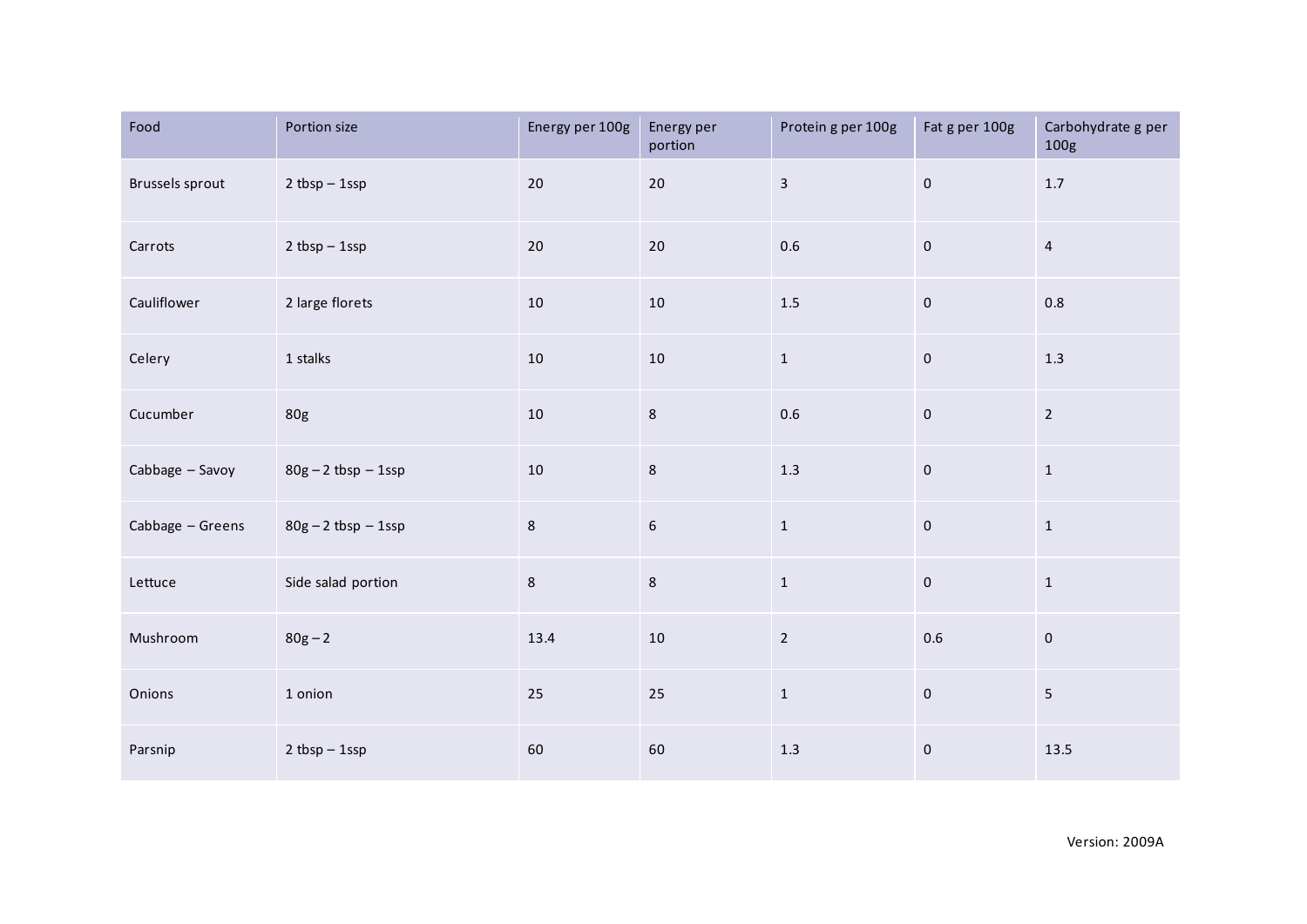| Food     | Portion size                    | Energy per 100g | Energy per<br>portion | Protein g per 100g | Fat g per 100g | Carbohydrate g per<br>100 <sub>g</sub> |
|----------|---------------------------------|-----------------|-----------------------|--------------------|----------------|----------------------------------------|
| Peas     | $80g - 2tbsp - 1ssp$            | 41              | 24                    | 5.4                | 0.4            | 4.3                                    |
| Peppers  | $\frac{1}{2}$ pepper            | 15              | 15                    | $\mathbf{1}$       | 0.4            | $\overline{2}$                         |
| Plantain | 100 <sub>g</sub>                | 100             | 100                   | 0.6                | 0.3            | 24.0                                   |
| Tomato   | $80g - 2$ small $-7 - 8$ cherry | 15              | 12                    | $\mathbf{1}$       | $\mathbf{0}$   | $\overline{3}$                         |
| Turnip   | $2 tbsp - 1ssp$                 | 10.8            | 11                    | 0.7                | $\mathbf 0$    | $\overline{2}$                         |
| Yam      | $100g - 2tbsp - 1ssp$           | 110             | 110                   | 1.5                | 0.3            | 27.6                                   |

## Pulses

| <b>Baked beans</b> | $120g - 3tbsp - 1ssp$ | 74  | 89  | 5   | 0.3 | 12.7 |
|--------------------|-----------------------|-----|-----|-----|-----|------|
| Lentils            | $120g - 3tbsp - 1ssp$ | 100 | 120 | 8   | 0.5 | 17   |
| Butter beans       | $120g - 3tbsp - 1ssp$ | 100 | 120 | 7   | 0.3 | 17   |
| Flageolet bean     | $120g - 3tbsp - 1ssp$ | 90  | 108 | 6.6 | 0.5 | 17   |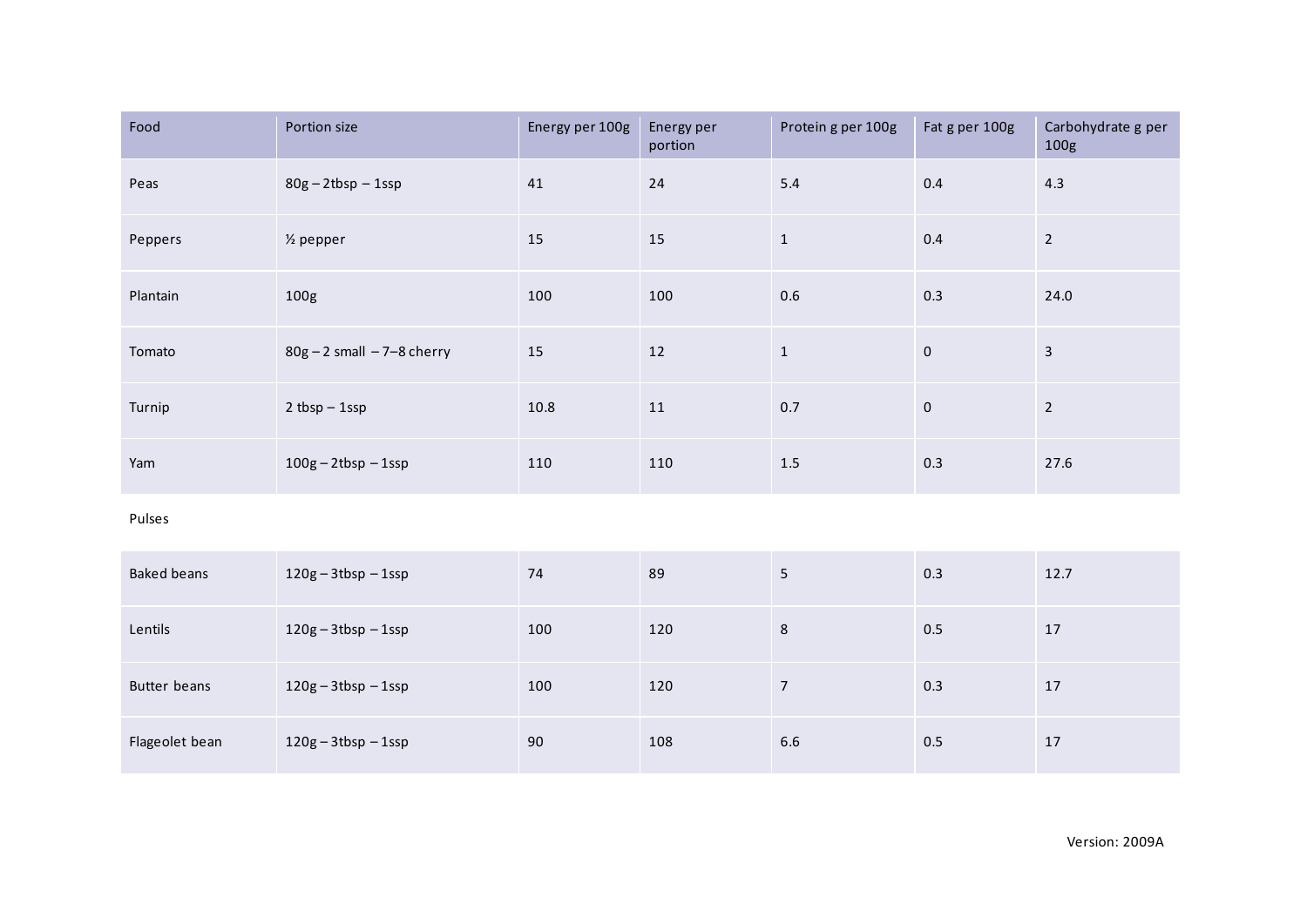| Food          | Portion size                          | Energy per 100g | Energy per<br>portion | Protein g per 100g | Fat g per 100g | Carbohydrate g per<br>100g |
|---------------|---------------------------------------|-----------------|-----------------------|--------------------|----------------|----------------------------|
| Soya products |                                       |                 |                       |                    |                |                            |
| Tofu          | 30g                                   | 100             | 30                    | 10.8               | 5.7            | $1.0\,$                    |
| Tempeh        | 30g                                   | 140             | 42                    | 17.4               | $5.4\,$        | $5.4\,$                    |
| <b>Nuts</b>   |                                       |                 |                       |                    |                |                            |
| Almonds       | $30g$ - small handful - $6 - 8$ whole | 560             | 168                   | 17                 | 54             | $\sqrt{4}$                 |
| <b>Brazil</b> | $30g$ - small handful - 6 whole       | 600             | 180                   | 12                 | 60             | $\overline{4}$             |
| Peanuts       | 30g - small handful                   | 570             | 171                   | 24                 | 50             | 9                          |
| Peanut butter | 20g thick spread on one slice         | 620             | 124                   | 23                 | 54             | 13                         |
| Walnuts       | 30g small handful                     | 530             | 159                   | 11                 | 52             | 5                          |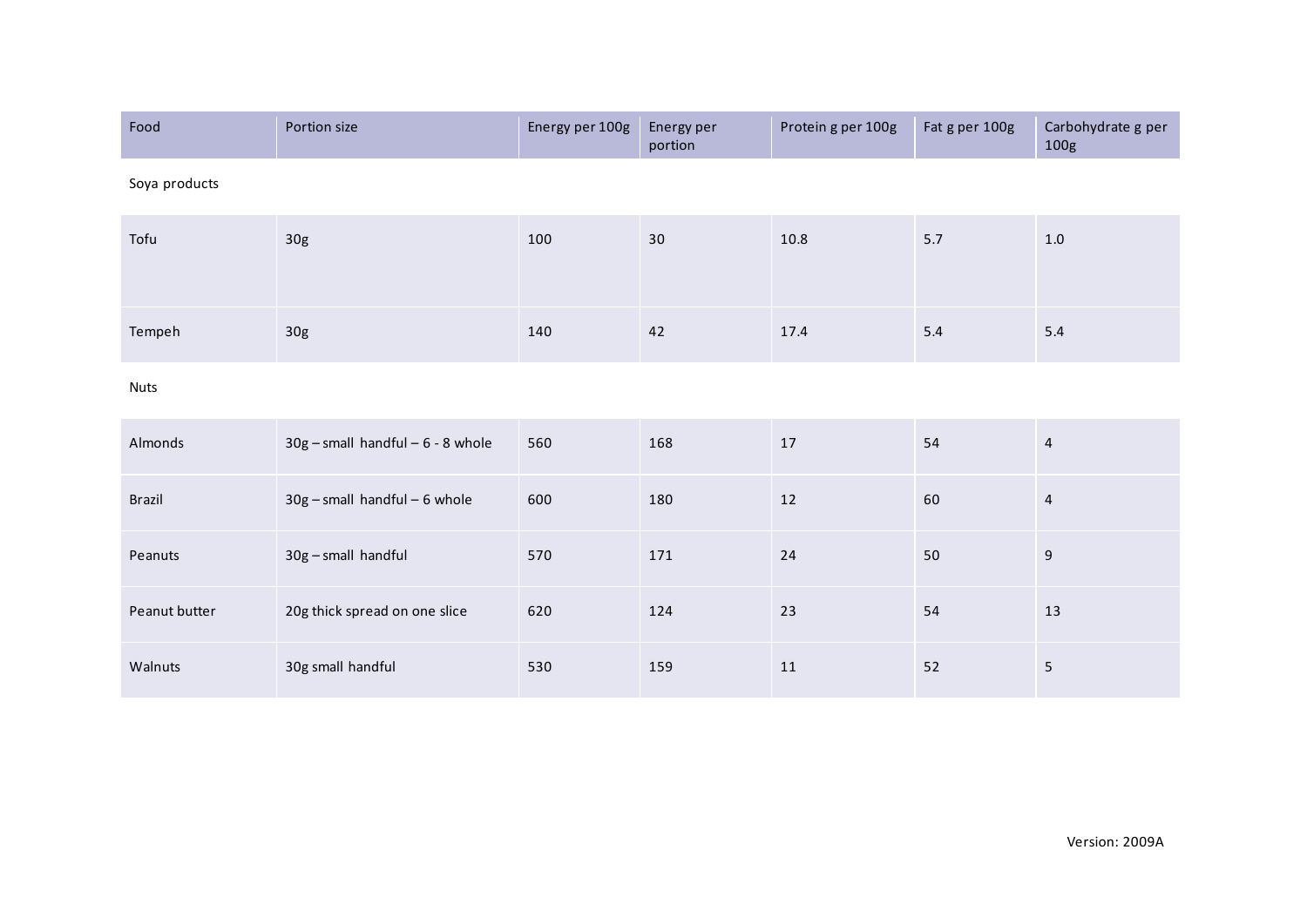| Food                   | Portion size          | Energy per 100g | Energy per<br>portion | Protein g per 100g | Fat g per 100g | Carbohydrate g per<br>100g |
|------------------------|-----------------------|-----------------|-----------------------|--------------------|----------------|----------------------------|
| Fish                   |                       |                 |                       |                    |                |                            |
| $Cod - grilled$        | 120-150g palm of hand | 100             | 120                   | 21                 | $1.3\,$        | $\mathsf{O}\xspace$        |
| Haddock                | 120-150g              | 130             | 160                   | 24                 | $\overline{4}$ | $\mathbf 0$                |
| Mackerel               | 120-150g              | 190             | 230                   | 22                 | $11\,$         | $\mathbf 0$                |
| Salmon - grilled       | 120-150g              | 200             | 240                   | 20                 | 13             | $\pmb{0}$                  |
| Sardines - tinned      | 120-150g              | 220             | 264                   | 24                 | $14\,$         | $\mathbf 0$                |
| Trout                  | 120-150g              | 140             | 170                   | 24                 | 4.5            | $\mathbf 0$                |
| Tuna - canned in oil   | 120-150g              | 100             | 100                   | 25                 | $0.1\,$        | $\mathbf 0$                |
| Meat, poultry and eggs |                       |                 |                       |                    |                |                            |

| Bacon rashers -<br>streaky grilled | $50g - 2$ rashers | 400 | 200 | 25 | 36 |  |
|------------------------------------|-------------------|-----|-----|----|----|--|
|------------------------------------|-------------------|-----|-----|----|----|--|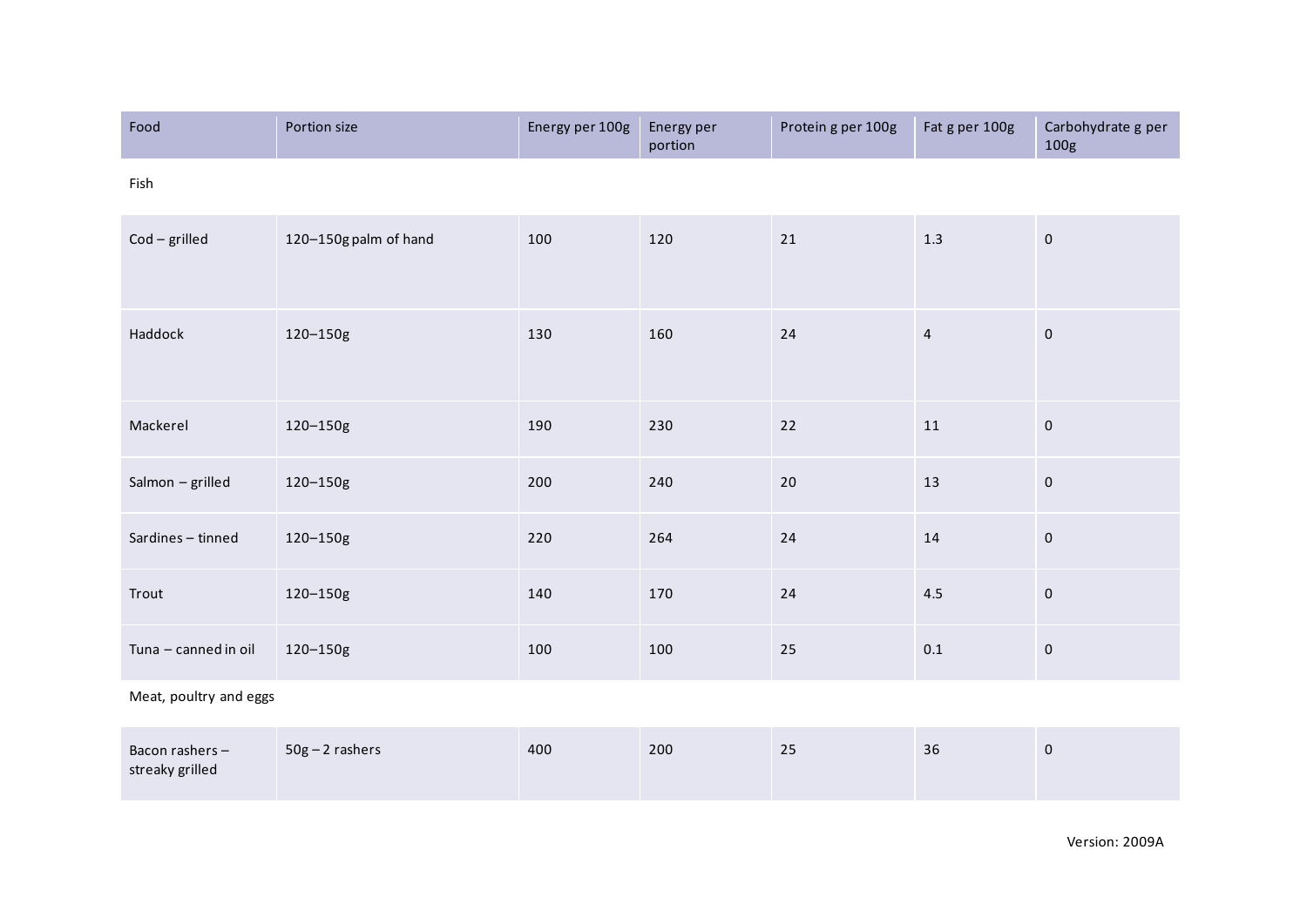| Food                 | Portion size                   | Energy per 100g | Energy per<br>portion | Protein g per 100g | Fat g per 100g | Carbohydrate g per<br>100g |
|----------------------|--------------------------------|-----------------|-----------------------|--------------------|----------------|----------------------------|
| Beef-grilled         | 100g - palm of hand/deck cards | 220             | 220                   | $27\,$             | 12             | $\pmb{0}$                  |
| Beef-minced          | 100g                           | 230             | 230                   | 23                 | 15             | $\mathsf{O}\xspace$        |
| Beef burger - no bun | 60g                            | 260             | 156                   | 20                 | 17             | $\overline{7}$             |
| Chicken-roast        | $100 - 120g$                   | 159             | 159                   | 22                 | 7.5            | $\mathsf{O}\xspace$        |
| Eggs - whole         | 1 medium                       | 250             | 150                   | 10                 | 23             | $\mathsf{O}\xspace$        |
| Ham - sliced         | $50g - 2$ slices               | 114             | 57                    | 39                 | $7.8\,$        | 1.8                        |
| $Lamb - leg$         | 100-120g                       | 270             | 270                   | 26                 | 18             | $\mathsf{O}\xspace$        |
| $Lamb - chop$        | 100-120g                       | 350             | 350                   | 24                 | 29             | $\mathsf{O}\xspace$        |
| Pork                 | 100-120g                       | 290             | 290                   | 27                 | 20             | $\mathsf{O}\xspace$        |
| Pork - chop          | 100-120g                       | 330             | 330                   | 29                 | 24             | $\pmb{0}$                  |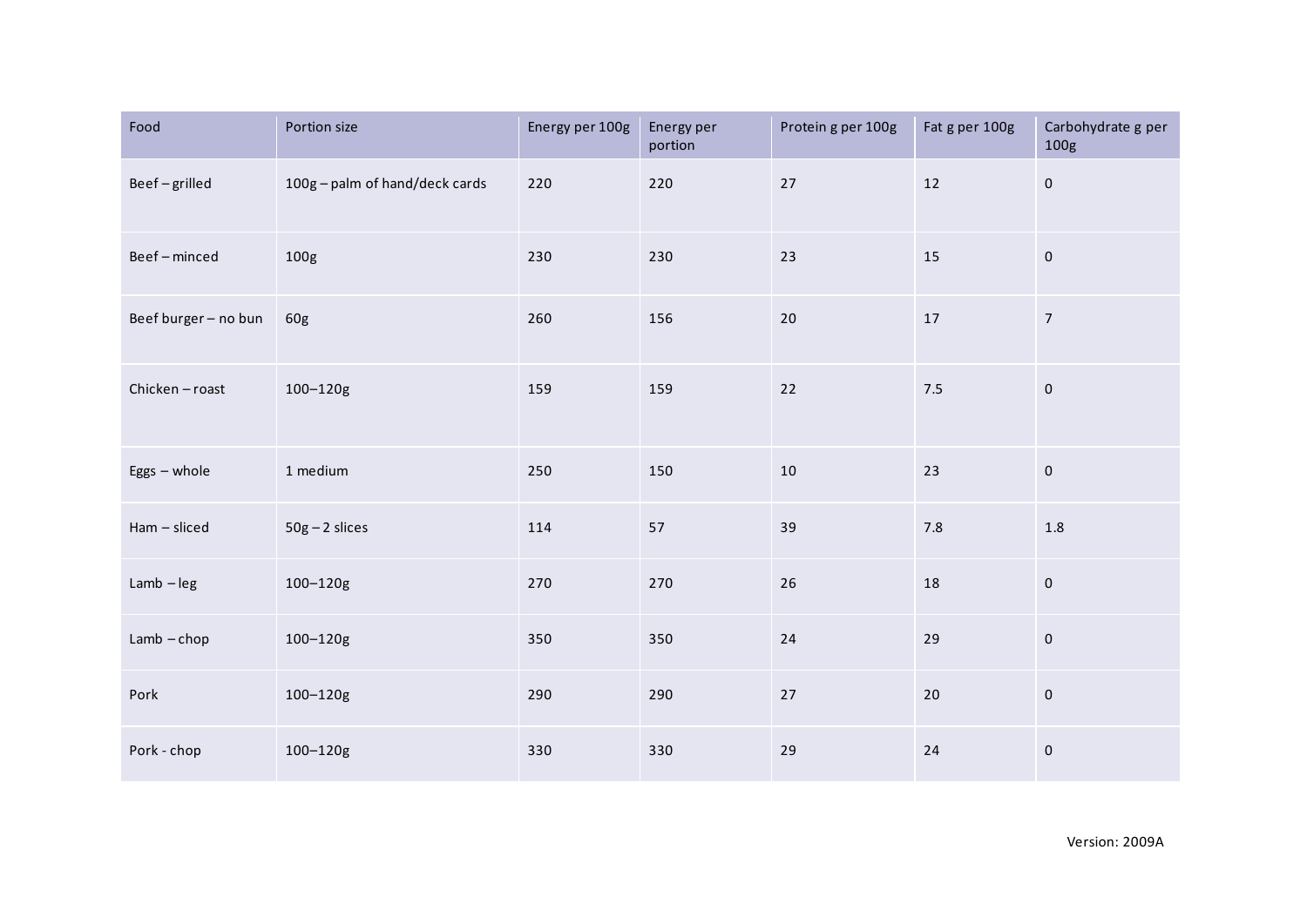| Food                     | Portion size      | Energy per 100g | Energy per<br>portion | Protein g per 100g | Fat g per 100g   | Carbohydrate g per<br>100g |  |  |  |  |
|--------------------------|-------------------|-----------------|-----------------------|--------------------|------------------|----------------------------|--|--|--|--|
| Dairy                    |                   |                 |                       |                    |                  |                            |  |  |  |  |
| Semi and skimmed<br>milk | 125ml             | 45/30           | 90/60                 | 1.0/3.0            | 1.5/0.1          | 4.5/5.0                    |  |  |  |  |
| Yoghurt - plain          | 200g              | 55              | 110                   | $5.9$              | $1.2\,$          | 5.6                        |  |  |  |  |
| Non-fat yoghurt          | 200g              | 41.6            | 83                    | $4.6\,$            | $0.1\,$          | 5.5                        |  |  |  |  |
| Cheese                   | 40g - 'matchbox'  | 400             | 160                   | 26                 | 34               | $\mathbf 0$                |  |  |  |  |
| Ice cream                | 80g-1 small scoop | 170             | 136                   | $\overline{4}$     | $\boldsymbol{7}$ | 25                         |  |  |  |  |
| Dairy alternatives       |                   |                 |                       |                    |                  |                            |  |  |  |  |
| Soya milk                | 200ml             | 40              | 80                    | 3.6                | 2.4              | $0.8\,$                    |  |  |  |  |
| Fats and sugars          |                   |                 |                       |                    |                  |                            |  |  |  |  |
| Sunflower seeds          | $15g - 1t$ bsp    | 567             | 85                    | 19.6               | 46.9             | 7.8                        |  |  |  |  |
| Vegetable oil            | $5g - 1$ tsp      | 900             | 45                    | $\pmb{0}$          | 100              | $\pmb{0}$                  |  |  |  |  |